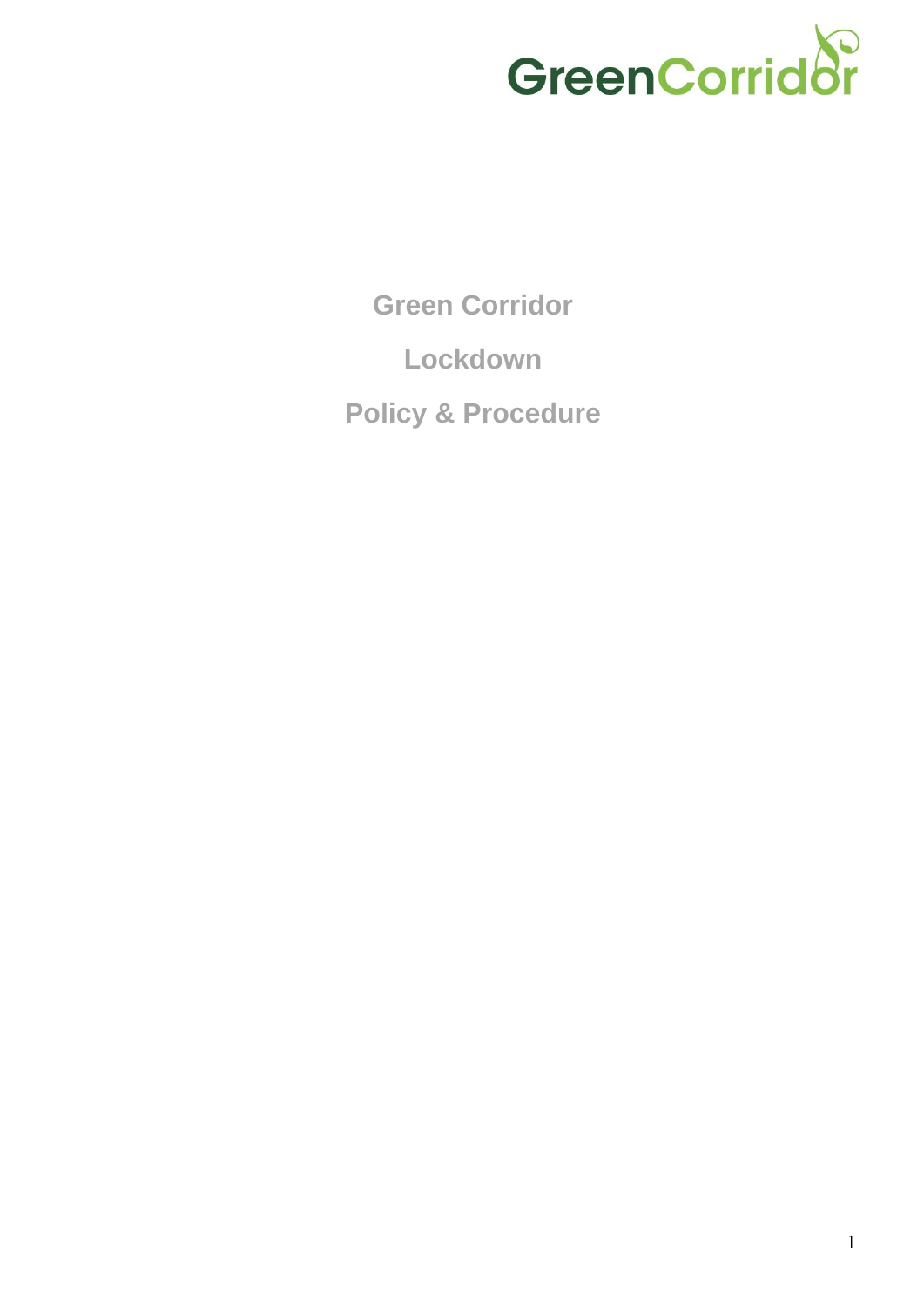# Document Control

| Document Number           | 23.                                                         |  |
|---------------------------|-------------------------------------------------------------|--|
| Description               | This document describes Green Corridor's procedures for     |  |
|                           | locking down our centre against a perceived threat to staff |  |
|                           | learners, visitors or property.                             |  |
| Document Type             | Policy and Procedure                                        |  |
| Document Owner            | CEO                                                         |  |
| <b>Document Approvers</b> | <b>Board of Trustees</b>                                    |  |
| Document Publisher        | CEO                                                         |  |
| <b>Approval Date</b>      | 19/05/20                                                    |  |
| Date of Next Review       | November 2022                                               |  |

| <b>Version</b> | Date     | <b>Comments</b> | <b>Author</b> |
|----------------|----------|-----------------|---------------|
| 1.0            | 06/05/20 | New Policy      | T Knight      |

#### **PRINCIPAL RELATED POLICIES & PROCEDURES**

| <b>Document Title</b> | Location                            |
|-----------------------|-------------------------------------|
| Safeguarding          | <b>GC Policies &amp; Procedures</b> |
|                       |                                     |

### **CONFIRMATION OF RECEIPT OF POLICY & PROCEDURE**

| Name         |  |
|--------------|--|
| Job Title    |  |
| Line Manager |  |

I confirm I have received a copy of this policy and procedure and have read and understood the contents. I also confirm I have sought clarification from my line manager on any issues which I am not clear about.

Signed:

Date

Please return this signed copy to your individual Polices and Procedures folder for future reference.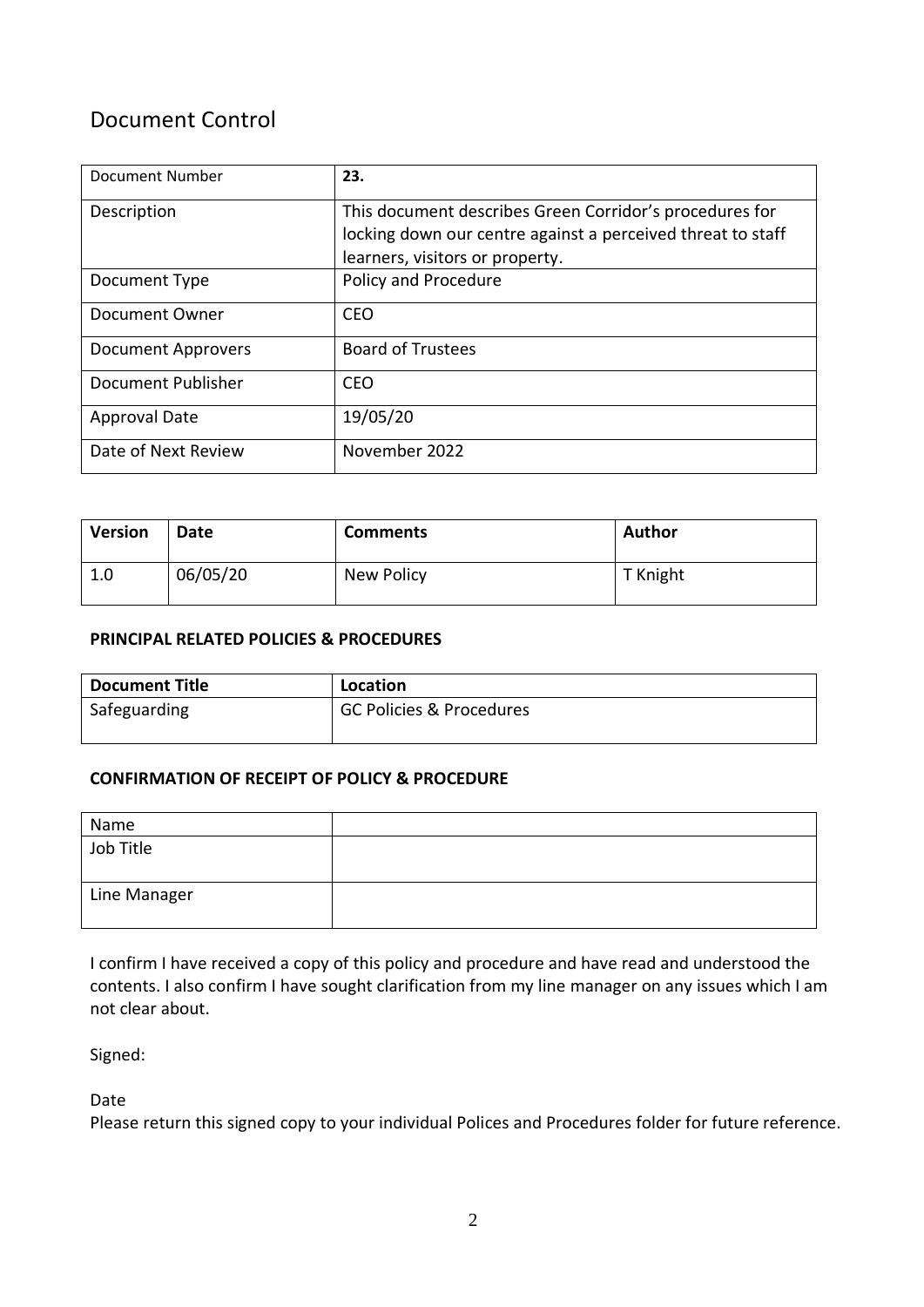# **Introduction:**

Green Corridor recognises the potentially serious risk to staff, learners and visitors and property in the event of an emergency or harmful situation. A site lockdown may take place where there is a perceived risk of threat.

## **Policy:**

All Green Corridor staff, learners and visitors must be able to work in a safe and secure environment. Whilst schools and colleges continue to be amongst the safest places, no learning institution can afford to ignore the potential threat of, and impact arising from, security related issues such as vandalism, arson or more serious incidents involving knife or gun crime or a terrorist attacks, especially given our proximity to Heathrow Airport.

Our lockdown policy aims to:

- $\triangleright$  reflect the balance between maintaining an open and welcoming environment for learners, visitors and the wider community, and protecting them from harm;
- $\triangleright$  create a culture in which staff and learners recognise and understand the need to be vigilant about their own safety and that of others.

The following simple lockdown procedure is based on a realistic assessment of threats, a shared understanding of how to react to such threats and clear communication in terms of what action is expected from staff learners and visitors in the event of an incident.

### **Procedure:**

A lockdown will be initiated by any member of staff over the radio using the clear unequivocal instruction "**Run, Hide, Tell**" **repeated 3 times**, in line with National Police Chief's Council advice:

- **RUN** Staff will then quickly move learners in their class, and any associated visitors, out of sight into the nearest secure shelter e.g. main office, portacabin classrooms, barn and green cabin on T5 site (not polytunnels);
- **HIDE** Once inside close and lock the door, draw the blinds and barricade yourself in if you can;
- **TELL** Then finally, and only of it is safe to do so, tell the police by calling 999. The member of staff who initiated lockdown should phone the police but if due to the nature of the incident its not clear if this has happened all staff should feel free to call 999.

**During lockdown there is significant temptation to contact family and friends both for staff and learners. This is actively discouraged as any additional civilians attempting to travel to or enter our site could impede the emergency response.**